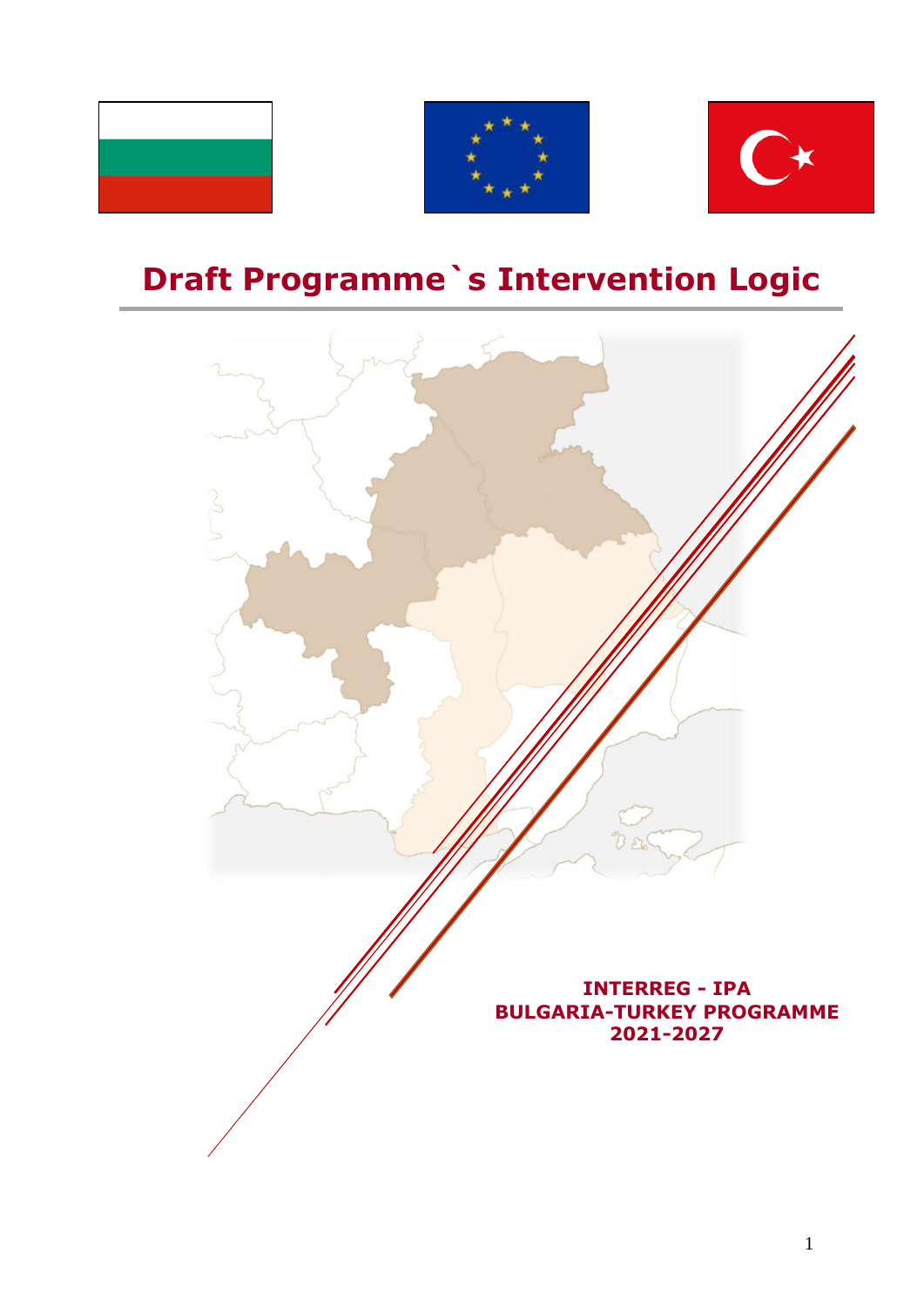# Content

| 3. Involvement of the relevant partners in the programme preparation (Respecting of |  |
|-------------------------------------------------------------------------------------|--|
|                                                                                     |  |
|                                                                                     |  |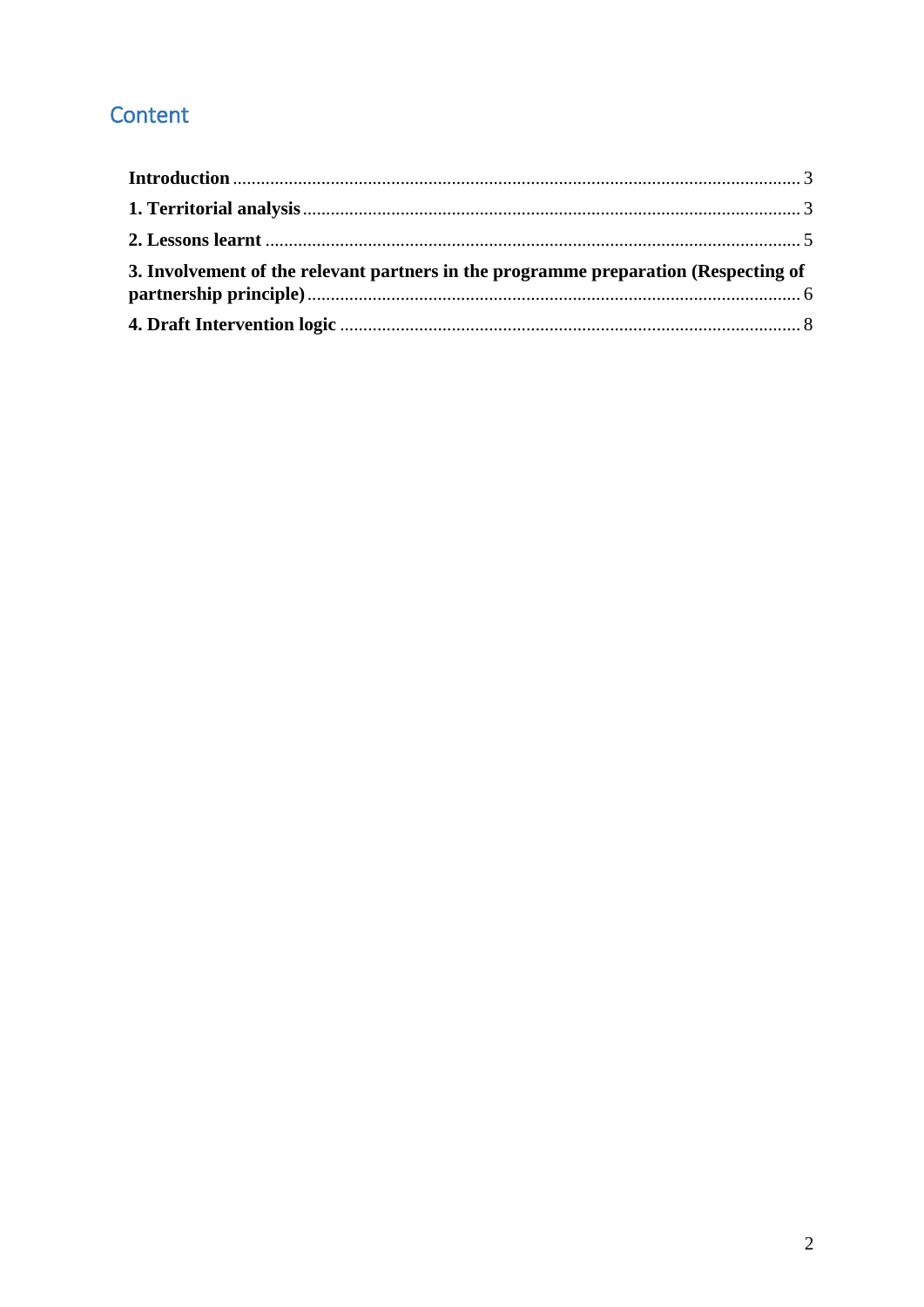#### <span id="page-2-0"></span>**Introduction**

According to the draft cohesion policy legal framework for 2021-2027, the funds shall support 5 general Policy Objectives and 2 Policy Objectives dedicated to Interreg Programmes, namely:

General Policy Objectives:

- A smarter Europe by promoting innovative and smart economic transformation ('PO 1')
- A greener, low-carbon Europe by promoting clean and fair energy transition, green and blue investment, the circular economy, climate adaptation and risk prevention and management ('PO 2')
- A more connected Europe by enhancing mobility and regional ICT connectivity ('PO 3')
- A more social Europe implementing the European Pillar of Social Rights ('PO 4')
- A Europe closer to citizens by fostering the sustainable and integrated development of urban, rural and coastal areas and local initiatives ('PO 5')

Interreg specific objectives:

- A better Interreg Governance (ISO 1)
- A safer and more secure Europe (ISO 2)

Based on the draft Regulations (Council general approach), at least 60% of the ERDF and, where applicable, of the external financing instruments of the Union allocated to each Interreg **strand A, B and D** programme, shall be allocated on a maximum of three of the policy objectives set out in Article [4(1)] of Regulation (EU) [new CPR]. **At least 10**% of the ERDF and, where applicable, of the external financing instruments of the Union allocations to each Interreg **strand A, B and D** programme**, may** be allocated on the Interreg-specific objective of 'a better **cooperation** governance' or on the external Interreg-specific objective of 'a safer and more secure Europe'.

#### <span id="page-2-1"></span>**1. Territorial analysis**

The Territorial Analysis of the Cross-border region identifies the needs and the potential of the area in the following main fields: economic development, transport infrastructure, tourism, environment, human capital, governance etc. The main conclusion of the analysis is that both countries in the cross-border area share, on one hand, many common challenges (e.g. aging population, net migration and increasing irregular migration) and resources to tackle them, as well as enjoy identical performance in key economic indicators such as favourable GDP growth and employment. On the other hand, however, the CBC area is depicted by intra-territorial disparities, spread unevenly across sectors and services, and it faces developmental issues that are difficult to handle if solutions are seek and propose in a fragmented and sporadic manner.

On an industry level, micro-sized enterprises shape the CBC business landscape mainly in agriculture, tourism and retail trade, while small- and medium-sized enterprises drive the performance of the textile, the construction and the food and beverage sectors – all these describe the sectoral concentration of the regional economy which is dominant by the retail trade. The scope and volume of trading in the area is additionally supported by a good regional accessibility allowing for multimodal transport (land, water and air). In particular, the land mode of transportation benefits from a Green corridor ensuring unobstructed passage of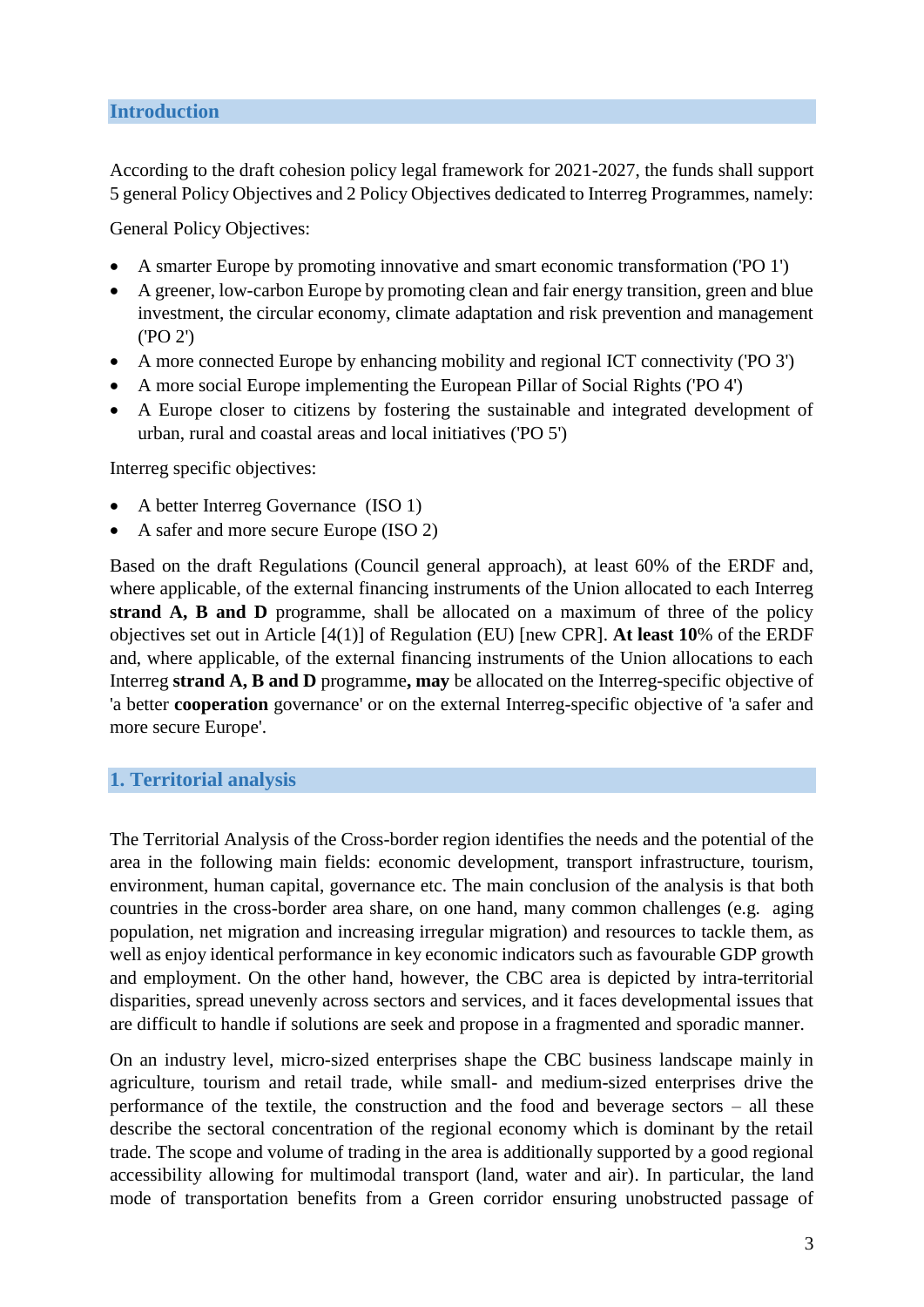commodities through the CBC area. This is an important precondition for attracting Foreign Direct Investments (FDI), accessing new markets and improving industrial cooperation and internalization. On the other side of the value chain, however, the CBC area exhibits a low R&D intensity and a low degree of high-tech production which makes job and career prospects nonattractive to high-skilled workforce. Therefore, there is a need for adoption of new technologies and management systems in manufacturing which would generate positive impact on employment, labour productivity, value added and competitiveness. In addition, there are few other important areas, being prerequisite for a competitive economic performance on an enterprise level, that need further major improvements. For instance, these may include, but not limited to value-chain cooperation, automated production systems, digital and green transformation, marketing, customer relationships, product-service linkages, new business models, internal competences, etc.

There are also some sectoral disparities across the border, especially in the area of tourism and management of cultural heritages that impede the enhancement of the recreational attractiveness in the region and diminishes overall sector competitiveness due to prevalence of dot-like actions affecting only selected sectoral components. Similar approach to support fails to handle persistent and systematic deficits of the regional economic structure in a consistent and sustainable way. Therefore, there is a need for a strategic methodological shift of the programme intervention in a way to facilitate an integrated development in a number of policy areas of life with an impact on the economic development.

The specifics of the security sector justifies interventions of even more cooperative and integrated mode of action. The refugee influx in 2014-2016 has underlined the need and importance to set up a comprehensive migration management system that preserves domestic security while safeguarding EU fundamental principles, such as solidarity and free movement. Although the number of asylum seekers in Bulgaria and Turkey has decreased more than twice since 2017, the number of undocumented irregular migrants in both countries grows every year, as  $ECRE<sup>1</sup>$  stresses out in its 2020 individual country reports. Furthermore, it is expected that irregular migration in the CBC area is most likely to continue to rise security and humanitarian concerns taking into account the continuing social and political instability in the Middle East and Southern Asia. This situation requires adequate institutional and operational response to make sure that no perceived or actual deficiency in the migration management in the transit regions (like Turkey and Bulgaria), that might result in a migration crisis identical to the one of 2016, would occur ever again. Questions of security importance, like the control on the EU external borders, put strong grounds for using a strategic and place-based approach. Moreover, such a complex issue cannot be addressed solely by individual authorities from either side of the border. Rather, it requires a strategic, comprehensive and solidarity-based approach because migration often entails humanitarian and human rights concerns.

1

<sup>&</sup>lt;sup>1</sup> European Council on Refugees and Exiles, https://www.asylumineurope.org/reports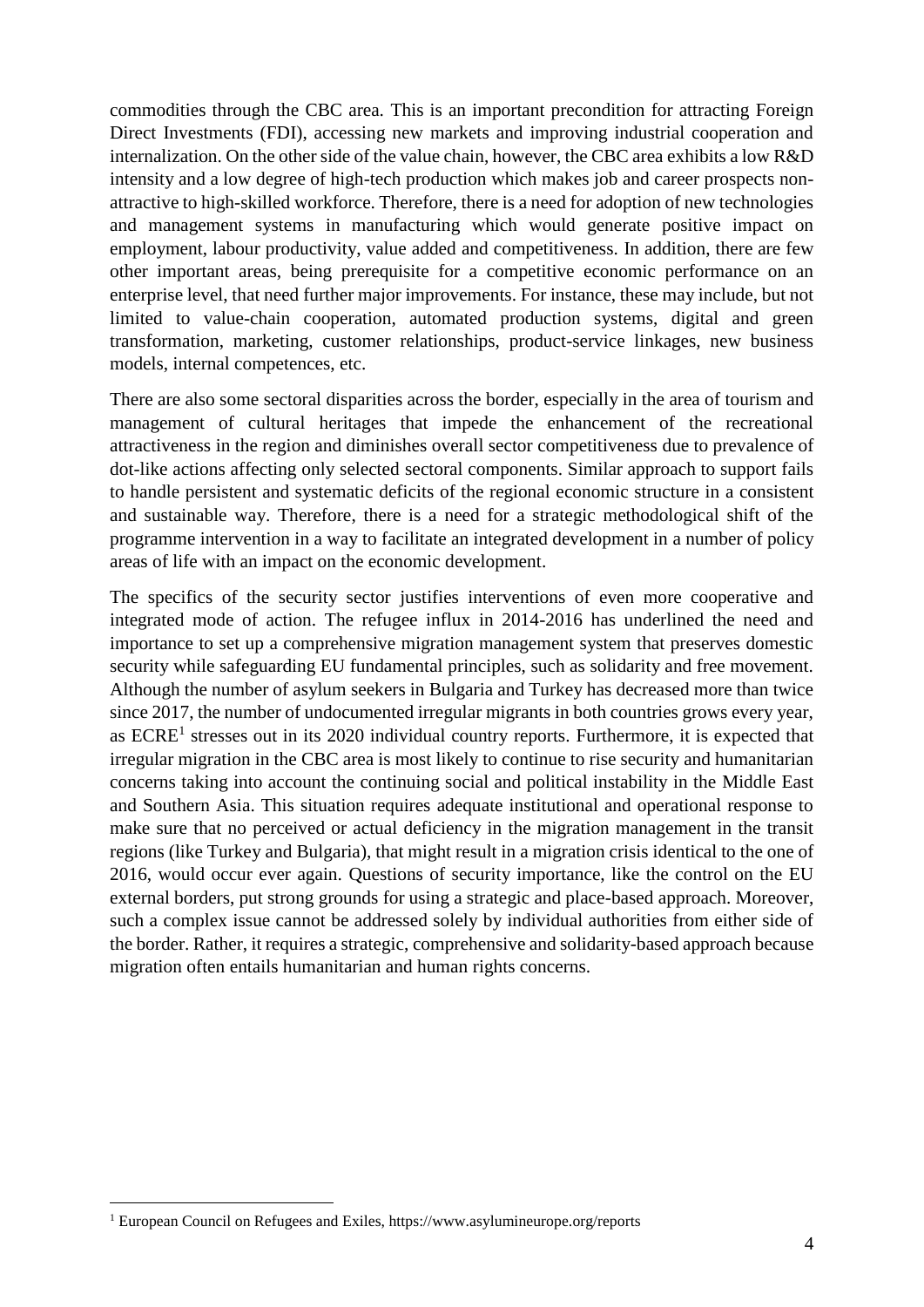## <span id="page-4-0"></span>**2. Lessons learnt**

#### *Experience in current and previous programming periods*

The Bulgaria-Turkey IPA CBC Programme 2007-2013 operated in a wide range of priority areas and covered a variety of sectors, without clear prioritization. Despite the thematic concentration imposed by the EU Regulations in 2014 -2020 period, the areas of intervention defined under INTERREG-IPA CBC Programme 2014 -2020 still remained quite diverse and without any interdependence.

Opposite to limited (even reduced in 2014-2020 period) financial resources, the interest in the programme remained high during both programming periods. In 2007-2013 period – under the 3 open calls 374 projects were submitted and 143 contracts signed while in 2014-2020 period – under the 2 open calls (the 3-rd one is a restricted call for strategic project proposal) 325 projects were submitted and 101 project signed. This comes to show that more than 60% of the project proposals were not financed and that the scattered sectoral investments based on open calls have led on one hand to severe competition and high expectations of potential beneficiaries and on the other hand to fragmented and dot-like interventions, some of which were not directly linked to the actual needs and potential of the cross-border region.

Despite the demonstrated high interest, the low competence of some beneficiaries in terms of project implementation of certain measures and the low level of partnership between public and non-governmental sectors contributed to the lack of capitalization of the project results. In addition exhaustion in generation of project ideas was observed  $-$  e.g. increased number of projects, with already financed similar ideas/objectives and in all calls most of the applicants are one and the same organizations/institutions.

#### *Outcomes of the performed mid-term and ex-post evaluations*

The Impact Evaluation of the 2007-2013 Programme, as well as the Midterm evaluation of 2014-2020 Programme, showed that, in correspondence to the diversity of the spheres of intervention, a wide number and range of outputs were delivered. From a financial perspective, it was observed a drastic gap between available, requested and contracted funding - on average, the total applied budget has been 435% higher than the available, while 31% of the total requested funding has been contracted. Often, such financial disproportion preconditions weak programme effects in terms of efficiency and sustainability. That is why it is difficult for the programme to bring out benefits for the communities, to intensify its effects for the region and especially its value added achieved through cooperation. In that respect, in order a visible impact to be achieved, a new, more results-oriented approach in the implementation of the future programmes was recommended. It is expected that a better programme focus would strengthen linkages between needs and resources (through directing more funds to most demanded intervention areas) and thus generate proportionate and sustainable (not tentative) effects on the territory.

#### *Conclusions*

The above lessons learned from current and previous programming periods show that for avoiding uncoordinated, dot-like investments and ensuring a stronger impact of the programme results, a more strategic approach is desirable, based on the needs and competitive advantages of the CBC region. This can be achieved in the following ways: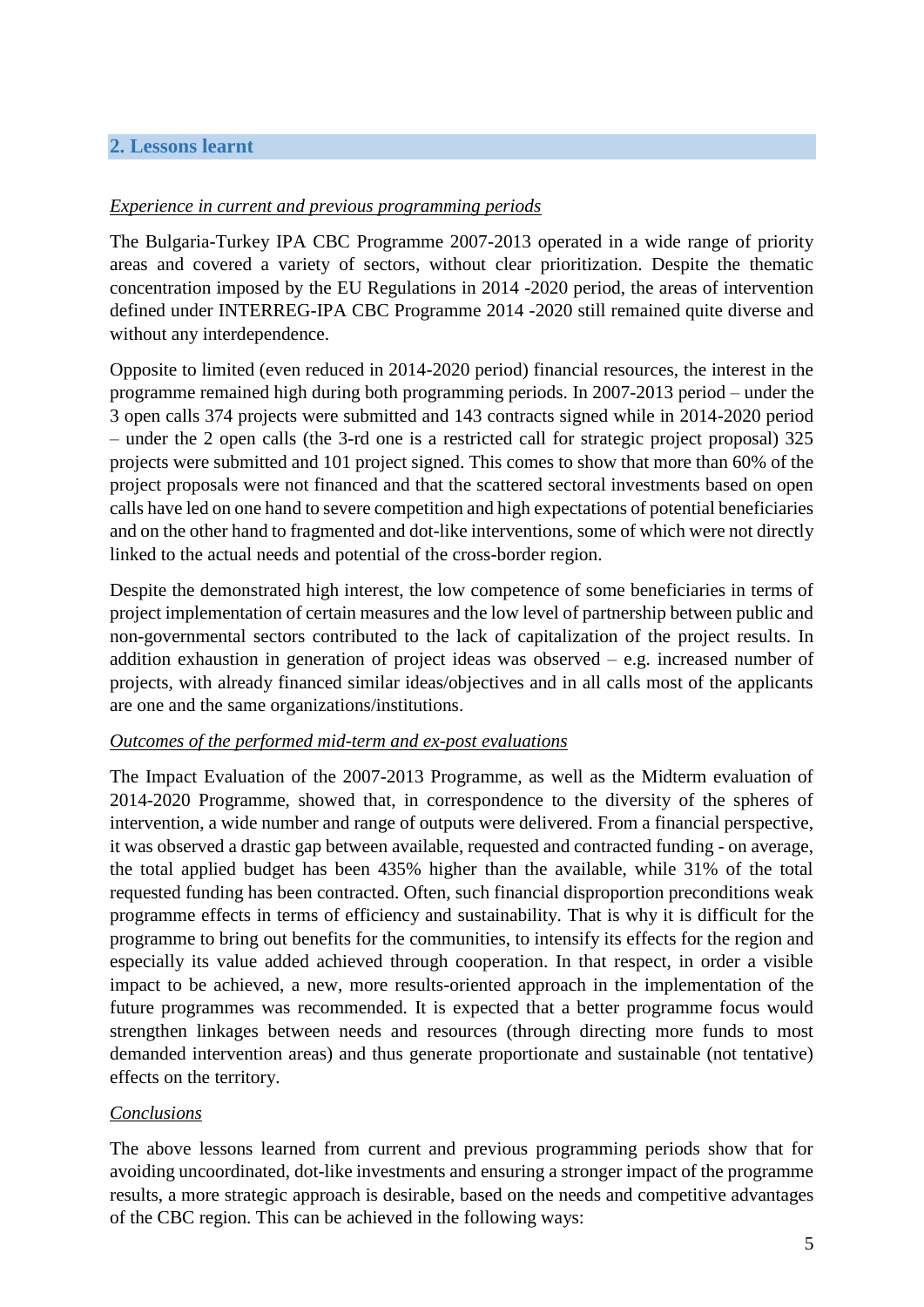- PO5 "a Europe closer to citizens by fostering the sustainable and integrated development of urban, rural and coastal areas and local initiatives" is extremely appropriate to be part of the programme intervention logic. It will give the opportunity the multi-thematic challenges of the border area to be tackled through a territorial development strategy, applying integrated measures across different sectors.
- Pre-defined strategic project/s which will contribute to ensuring a stronger impact of project/s results and will lead to more tangible benefits for the region. (Taking into consideration that Bulgaria and Turkey are among the countries that have been the centre of large-scale migration flows in the recent years, measures in that direction could be financed. Strategic project under ISO2 including concrete actions supporting migration management and enhancing the security of the region could be envisaged.)

In addition, expanding the possible beneficiaries by including SMEs as eligible applicants and providing them with a direct support will on one hand diversify the objectives and respectively the results of the project proposals and on the other hand will expand the economic activities in the region. The support for SMEs may be carried out under PO1 "A smarter Europe", Specific objective (iii) Enhancing growth and competitiveness of SMEs, through a competitive approach – open calls or other tools which provide possibilities for simplified procedures and cost options, such as the Small Project Fund.

# <span id="page-5-0"></span>**3. Involvement of the relevant partners in the programme preparation (Respecting of partnership principle)**

The principle of partnership is a key feature in the implementation of the EU funds, building on the multi-level governance approach and ensuring the involvement of civil society and social partners. The partners that had taken part in the future programme preparation were the most representative of the relevant stakeholders and were nominated as duly mandated representatives, taken into consideration their competence, capacity to participate actively and appropriate level of representation.

Based on the above-mentioned considerations and for the purposes of community-led programme preparation for 2021-2027, as well as in respect of the Commission Delegated Regulation (EU) No 240/2014 of 7 January 2014 on the European code of conduct on partnership in the framework of the European Structural and Investment Funds, a Joint Working Group (JWG) was set up in 2019. The aim of the JWG is on an operational level, to periodicaly review and make suggestions and proposals to the programming process as well as to approve the main stages of the programme's preparation and ultimately the final version of a needsoriented and a focused programme.

The JWG members were nominated in accordance with the relevant institutional and legal framework and respecting the partnership principle. The JWG is composed of a balanced number of representatives of the two partnering countries, including representatives of public authorities (national, regional and local), economic and social partners, relevant bodies representing civil society, including environmental partners, non-governmental organisations, and bodies responsible for promoting social inclusion, gender equality and non-discrimination. The first meeting of the JWG took place on  $12<sup>th</sup>$  November 2019 in Edirne where Rules and procedures and a Concept note with a timeshedule for the programming process were adopted.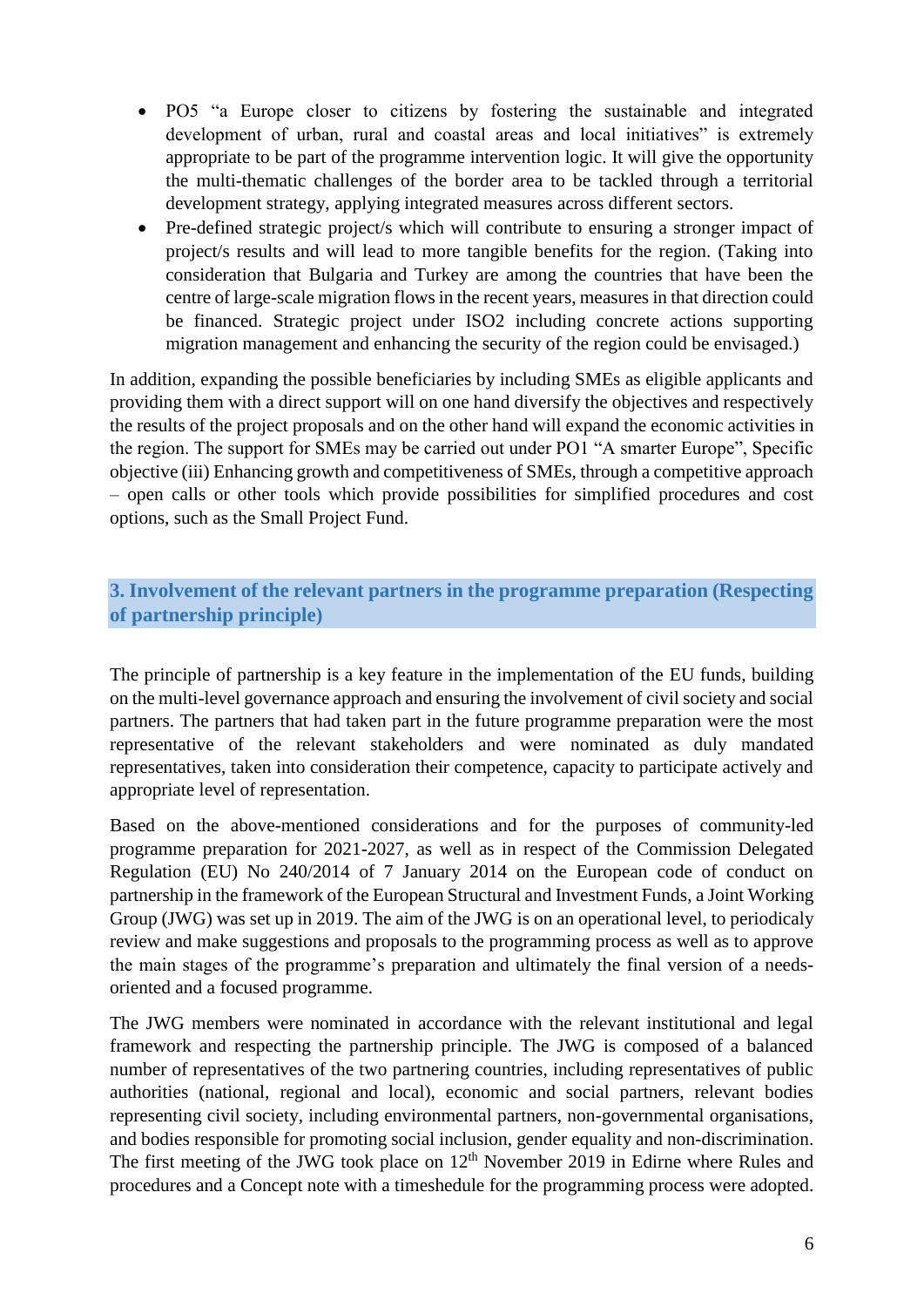The establishment of the JWG was preceded by a large regional consultation process implemented in both countries. In the period of July-August 2019 six meetings of regional focus groups were conducted in Turkey – 2 in Edirne (on  $29.07.2019$  and  $30.07.2019$ ) and 4 in Kirklareli (on 31.07.2019 and 01.08.2019). Their aim was to identify the local needs and potentials, following the bottom-up approach and to incorporate proposals by the stakeholders regarding the prioritization of policy objectives and possible interventions. Representatives of wide range of relevant stakeholders (more than 100) took part in the meetings – among which local and regional authorities, educational institutions, local business, non-governmental organizations from the CBC region. In addition to the focus groups, a number of interviews with representatives of Turkish institutions, who were not presented in the JWG, were held. The rationale behind the interviewing process was to verify the outcomes of the focus groups and thus to legitimate main recommendations expressed by participants regarding the new programming period. In October 2019, in the city of Burgas, a broad regional consultation meeting, which marked the beginning of the negotiations between the two countries for the programming period 2021 – 2027, was organised. Particpants in the meeting were representatives of various stakeholders from the target area – public institutions, socioeconomic partners, NGOs. Likewise their Turkish counterparts, Bulgarian stakeholders discussed a number of past and current issues of CBC importance, and particularly what are the most urgent needs in the region and how best to address them.

Thus, as a result of the extensive cross-border regional consultations, the following common territorial challenges, that require dedicated measures under the Programme, were highlithed: unfavourable demographic development (aging population, net migration), massive depopulation in rural areas on the Bulgairan side of the border; outmigration of skilled labour force; low rates of enterpreneurhsip and R&D intensity; seasonal nature of land tourism and low potential to complement/integrate to the maritime tourism, etc. The regional and local stakeholders expressed willingness for introducing new type of beneficiaries and partnerships (especially through a direct support to SMEs), but also insisted on the sustainability of the previous ones and on capitalizing the experience in cooperation between the two countries. Policy objective 5 'Europe closer to citizens' was supported by the participating stakeholders as the most suitable for implementation of integrated measures that could contribute for solving common and diverse challenges in the border region. Recent migration trends have also drawn the attention of the stakeholders and provoked discussions on what intervention mode would be most appropriate to handle the issues under Specific objective 2 "A safer and more secure Europe" – e.g. a number of individual actions or one strategic project that encompasses key elements of the migration management. Arguments for the benefit of the latter prevailed, and bodies who need an extensive institutional and operational strategic support in the field of migration management turned out to be regional law enforcement authorities. Members of the JWG delegated regional police and other law enforcement authorities from both sides of the border, being represented in the JWG as well, to develop and wrap up the concept of a future startegic project aimed at strengthening their capacities to cope with the most urgent issue in their field of work which is expected to be further clarified and agreed on a later stage of the programming process.

The broad consultations on the preparation of the 2021-2027 Bulgaria-Turkey CBC programme will further continue by establishing a Steering Committee, composed by officials of key stakeholders. Its aim will be to assess and approve the Joint Territorial Strategy of the CBC region – the main pillar for the implementation of the new programme.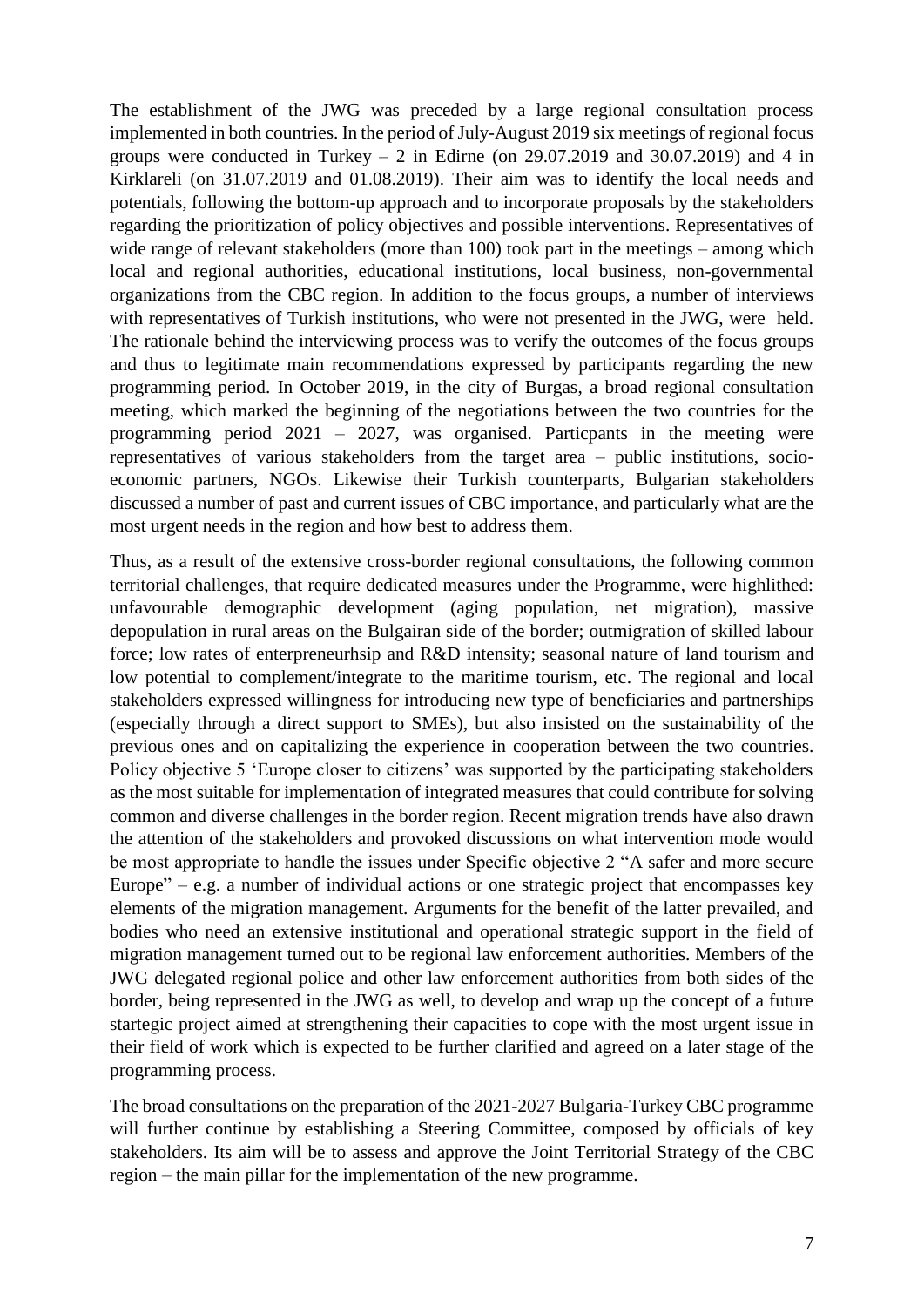## <span id="page-7-0"></span>**4. Draft Intervention logic**

The present chart represents the proposal for intervention logic for the new Bulgaria-Turkey IPA CBC Programme (2021-2027).



*Indicative distribution of the financial resources (share of the total programme budget)*

| <b>PRIORITIES</b>                                      | $\frac{0}{\alpha}$ |
|--------------------------------------------------------|--------------------|
| P 1: More competitive cross-border region              | 15%                |
| P 2: Integrated development of the cross-border region | 45%                |
| P 3: More secure cross-border region                   | $30\%^2$           |
| <b>Priority Technical Assistance</b>                   | $10\%$             |

The proposed above Intervention logic is based on:

- the findings of the territorial analysis;
- lessons learnt:

1

- regional consultations and interviews
- the restrictions set by the regulations related to the thematic concentration<sup>3</sup>
- $\bullet$  limited budgetary resources<sup>4</sup>,

<sup>2</sup> Depending on the final provisions of the Interreg Regulation regarding the possible allocation to Interreg specific objective 2 'a safer and more secure Europe'. (these draft provisions are subject to trialogue )

<sup>3</sup> Based on the draft Regulations (Council general approach), At least 60% of the ERDF and, where applicable, of the external financing instruments of the Union allocated to each Interreg strand A, B and D programme, shall be allocated on a maximum of three of the policy objectives set out in Article [4(1)] of Regulation (EU) [new CPR]. At least 10% of the ERDF and, where applicable, of the external financing instruments of the Union allocations to each Interreg strand A, B and D programme, may be allocated on the Interreg-specific objective of 'a better cooperation governance' or on the external Interreg-specific objective of 'a safer and more secure Europe'. (these draft provisions are subject to trialogue ).

<sup>4</sup> Based on the draft Multiannual financial framework a general reduction of the Interreg allocation is envisaged, that could potentially influence the budget of the future programme (+ national contribution of 20 or 30%, depending on the final decision)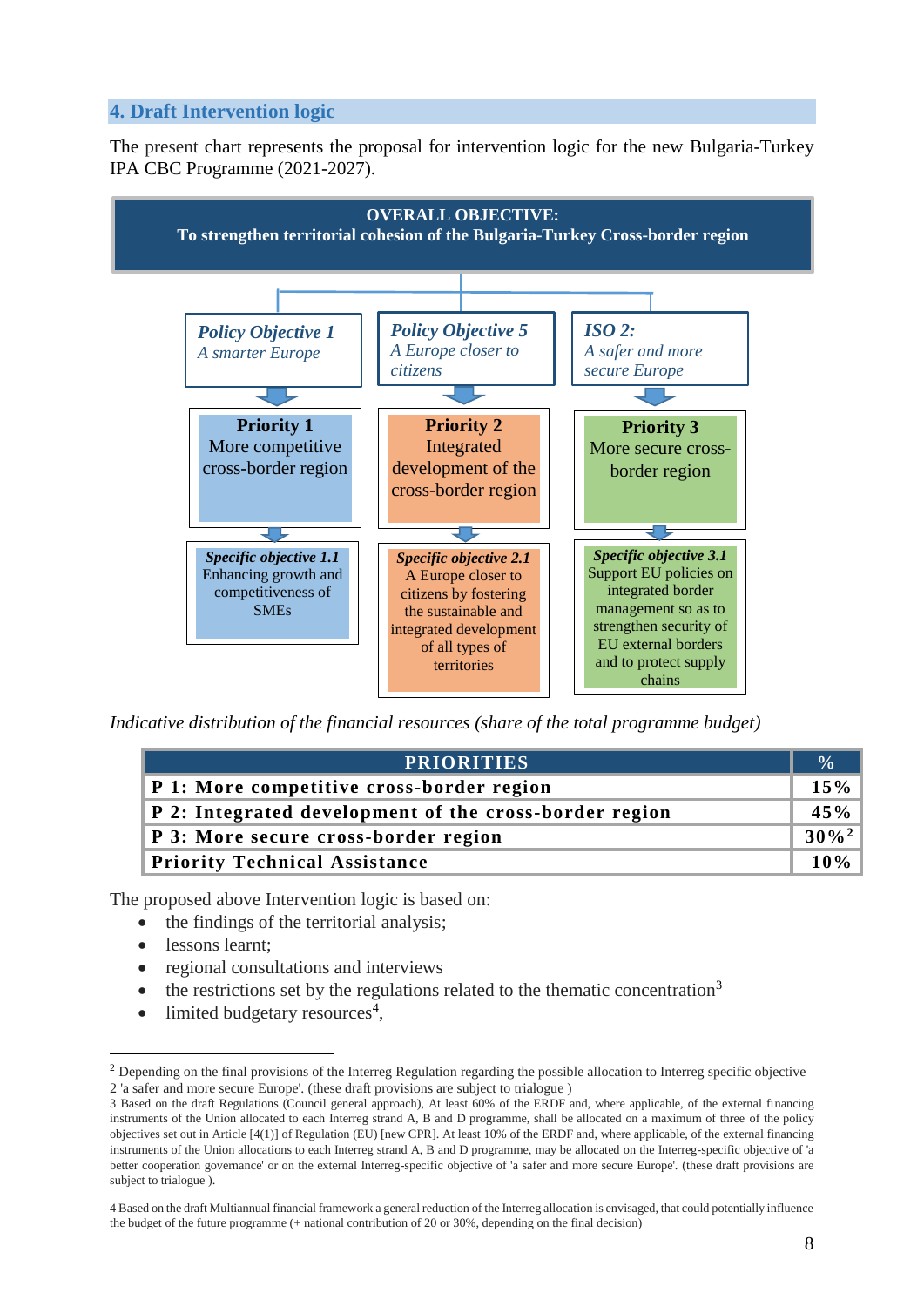| <b>PRIORITY 1 Competitive border region</b>                                                                             |                                                                                                                                                                                                                                                                                                                                                                                                                                                                                                                                                                                                                                                                                                                                                                                            |                                                                                                                                                                                                                                                                                                                                                                                                                                                                                                                                                                                                    |                                                                                                                           |                                                          |                                                                                                                                                                                    |
|-------------------------------------------------------------------------------------------------------------------------|--------------------------------------------------------------------------------------------------------------------------------------------------------------------------------------------------------------------------------------------------------------------------------------------------------------------------------------------------------------------------------------------------------------------------------------------------------------------------------------------------------------------------------------------------------------------------------------------------------------------------------------------------------------------------------------------------------------------------------------------------------------------------------------------|----------------------------------------------------------------------------------------------------------------------------------------------------------------------------------------------------------------------------------------------------------------------------------------------------------------------------------------------------------------------------------------------------------------------------------------------------------------------------------------------------------------------------------------------------------------------------------------------------|---------------------------------------------------------------------------------------------------------------------------|----------------------------------------------------------|------------------------------------------------------------------------------------------------------------------------------------------------------------------------------------|
| Selected policy                                                                                                         |                                                                                                                                                                                                                                                                                                                                                                                                                                                                                                                                                                                                                                                                                                                                                                                            |                                                                                                                                                                                                                                                                                                                                                                                                                                                                                                                                                                                                    |                                                                                                                           |                                                          | <b>Target groups</b>                                                                                                                                                               |
|                                                                                                                         |                                                                                                                                                                                                                                                                                                                                                                                                                                                                                                                                                                                                                                                                                                                                                                                            |                                                                                                                                                                                                                                                                                                                                                                                                                                                                                                                                                                                                    |                                                                                                                           | <b>Results</b>                                           |                                                                                                                                                                                    |
| specific objective                                                                                                      |                                                                                                                                                                                                                                                                                                                                                                                                                                                                                                                                                                                                                                                                                                                                                                                            |                                                                                                                                                                                                                                                                                                                                                                                                                                                                                                                                                                                                    |                                                                                                                           |                                                          |                                                                                                                                                                                    |
| objective / Selected<br>PO1<br>A smarter Europe<br>SO(iii)<br>Enhancing growth<br>and competitiveness of<br><b>SMEs</b> | Justification for selection<br>Despite below-the-average<br>performance of some key economic<br>indicators, the CBC region enjoys<br>relatively favourable economic<br>development supported by well-<br>developed transport infrastructure.<br>The competitive economic potential<br>of the target area, however, is<br><i>jeopardised by unfavourable</i><br>demographic trends, low R&D<br>intensity and low-tech<br>specialisation, prevalence of micro<br>enterprises, etc., as the territorial<br>analysis illustrates. One way to<br>counteract this unfavourable<br>environment is to link financial<br>support with concrete production<br>and service delivering needs in a<br>direct, but at the same time,<br>competitive way. Lessons learnt<br>from past and current periods | <b>Actions to be Supported</b><br>The following types of<br>operations would be eligible:<br>- Investments in existing<br>enterprises (as purchase of<br>equipment and technologies,<br>construction works,<br>modernisation of<br>infrastructure,<br>communication networks<br>$etc.$ );<br>- Investments for the<br>establishment of new<br>enterprises (incl. investments<br>in buildings, equipment and<br>systems, wage costs, etc.);<br>- Investments for the<br>development of new<br>products/services, systems<br>and processes;<br>- Investments aimed at<br>increasing employment in an | <b>Outputs</b><br>RCO<br>01<br>$\sim$<br>Enterprises<br>supported<br>(<br>which:<br>micro,<br>small,<br>medium,<br>large) | $RCR$ $01$ -<br>Jobs created<br>in supported<br>entities | /Beneficiaries<br>Target groups<br>- existing SMEs<br>- newly<br>established SMEs<br>- R&D institutes /<br>universities<br>- local citizens<br><b>Beneficiaries</b><br><b>SMEs</b> |
|                                                                                                                         | outline a need for provision of<br>direct support to SMEs, rather than                                                                                                                                                                                                                                                                                                                                                                                                                                                                                                                                                                                                                                                                                                                     | existing enterprise and<br>workforce upskill;                                                                                                                                                                                                                                                                                                                                                                                                                                                                                                                                                      |                                                                                                                           |                                                          |                                                                                                                                                                                    |
|                                                                                                                         | an indirect one, in order to achieve<br>more targeted and results-oriented                                                                                                                                                                                                                                                                                                                                                                                                                                                                                                                                                                                                                                                                                                                 | $- Technological$ and / or<br>organizational investments                                                                                                                                                                                                                                                                                                                                                                                                                                                                                                                                           |                                                                                                                           |                                                          |                                                                                                                                                                                    |
|                                                                                                                         | approach to enhance growth and                                                                                                                                                                                                                                                                                                                                                                                                                                                                                                                                                                                                                                                                                                                                                             | aimed at reducing the cost of                                                                                                                                                                                                                                                                                                                                                                                                                                                                                                                                                                      |                                                                                                                           |                                                          |                                                                                                                                                                                    |
|                                                                                                                         | support competitiveness. The need                                                                                                                                                                                                                                                                                                                                                                                                                                                                                                                                                                                                                                                                                                                                                          | production/service delivery                                                                                                                                                                                                                                                                                                                                                                                                                                                                                                                                                                        |                                                                                                                           |                                                          |                                                                                                                                                                                    |
|                                                                                                                         | for direct intervention support to                                                                                                                                                                                                                                                                                                                                                                                                                                                                                                                                                                                                                                                                                                                                                         | and any other investment                                                                                                                                                                                                                                                                                                                                                                                                                                                                                                                                                                           |                                                                                                                           |                                                          |                                                                                                                                                                                    |
|                                                                                                                         | economic operators was also                                                                                                                                                                                                                                                                                                                                                                                                                                                                                                                                                                                                                                                                                                                                                                | leading to increased                                                                                                                                                                                                                                                                                                                                                                                                                                                                                                                                                                               |                                                                                                                           |                                                          |                                                                                                                                                                                    |
|                                                                                                                         | stressed out during the regional                                                                                                                                                                                                                                                                                                                                                                                                                                                                                                                                                                                                                                                                                                                                                           | enterprise competitiveness;                                                                                                                                                                                                                                                                                                                                                                                                                                                                                                                                                                        |                                                                                                                           |                                                          |                                                                                                                                                                                    |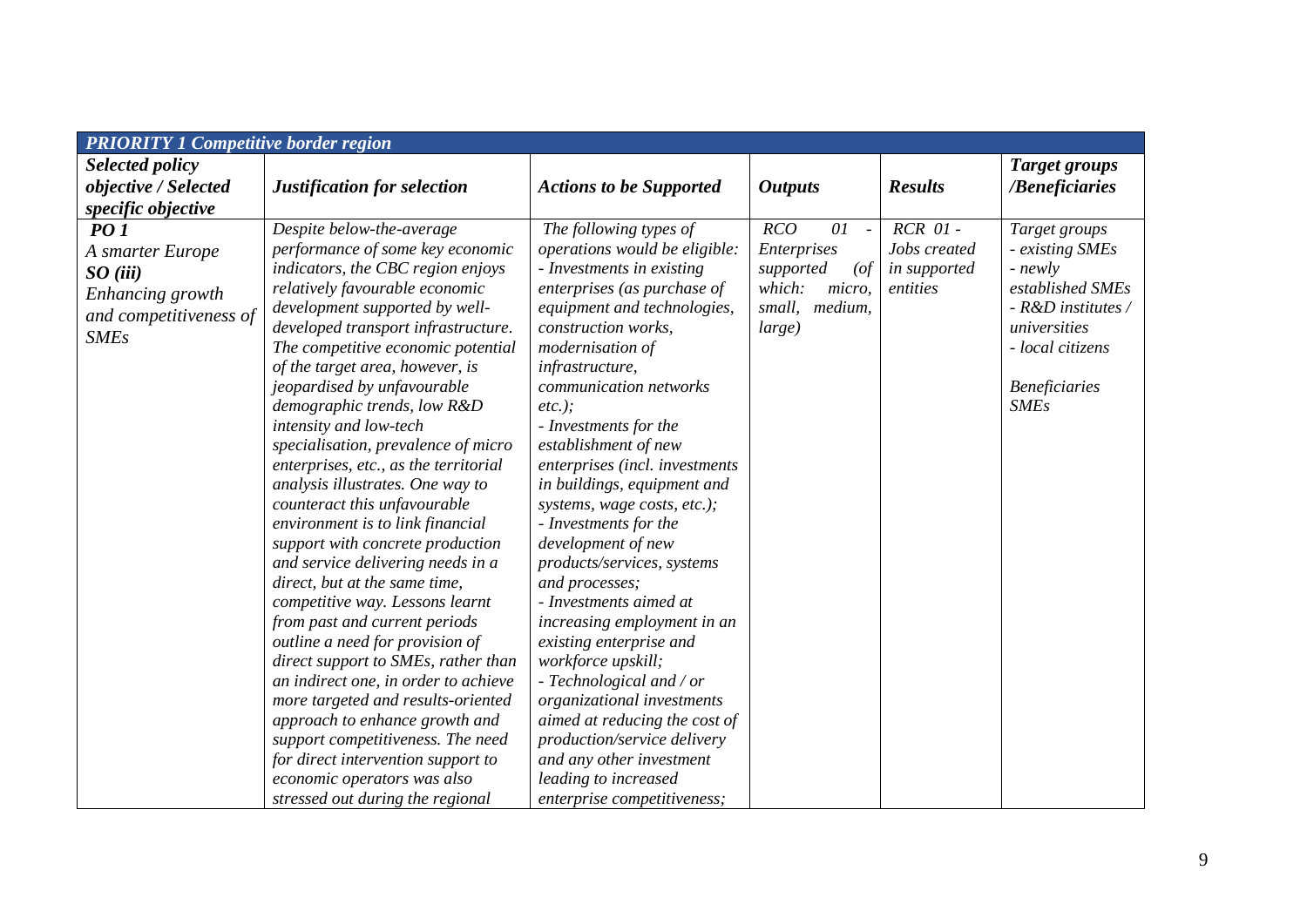| consultations that took place in    | - Investments aimed at         |  |  |
|-------------------------------------|--------------------------------|--|--|
| 2019. The direct support to SMEs    | increasing productive          |  |  |
| will increase their capability to   | capacity and/or securing       |  |  |
| access new markets and expand       | stable minimum production      |  |  |
| their economic activities. It could | thresholds (quantities) thus   |  |  |
| be provided through a competitive   | allowing the enterprise to     |  |  |
| approach – open calls and/or other  | access larger markets;         |  |  |
| financing tools which provide a     | - Investments aimed at         |  |  |
| possibility for applying simplified | quality management for         |  |  |
| costs and procedures (such as Small | improving product/service      |  |  |
| Project Fund in compliance with     | quality, (incl. improvements   |  |  |
| Article 24 from ETC Regulation).    | in the design of               |  |  |
|                                     | product/service features,      |  |  |
|                                     | improvements in customer       |  |  |
|                                     | after-sales service,           |  |  |
|                                     | improvements in product        |  |  |
|                                     | guarantee, total quality       |  |  |
|                                     | management systems, etc.);     |  |  |
|                                     | - Investments aimed at         |  |  |
|                                     | accessing new markets or       |  |  |
|                                     | market segments;               |  |  |
|                                     | - Investments in marketing     |  |  |
|                                     | and promotion, participation   |  |  |
|                                     | international<br>in<br>fairs,  |  |  |
|                                     | exhibitions<br>other<br>and    |  |  |
|                                     | promotional<br>events,         |  |  |
|                                     | consultation and information   |  |  |
|                                     | services,<br>including<br>$e-$ |  |  |
|                                     | marketing,<br>communication    |  |  |
|                                     | with clients, etc.;            |  |  |
|                                     |                                |  |  |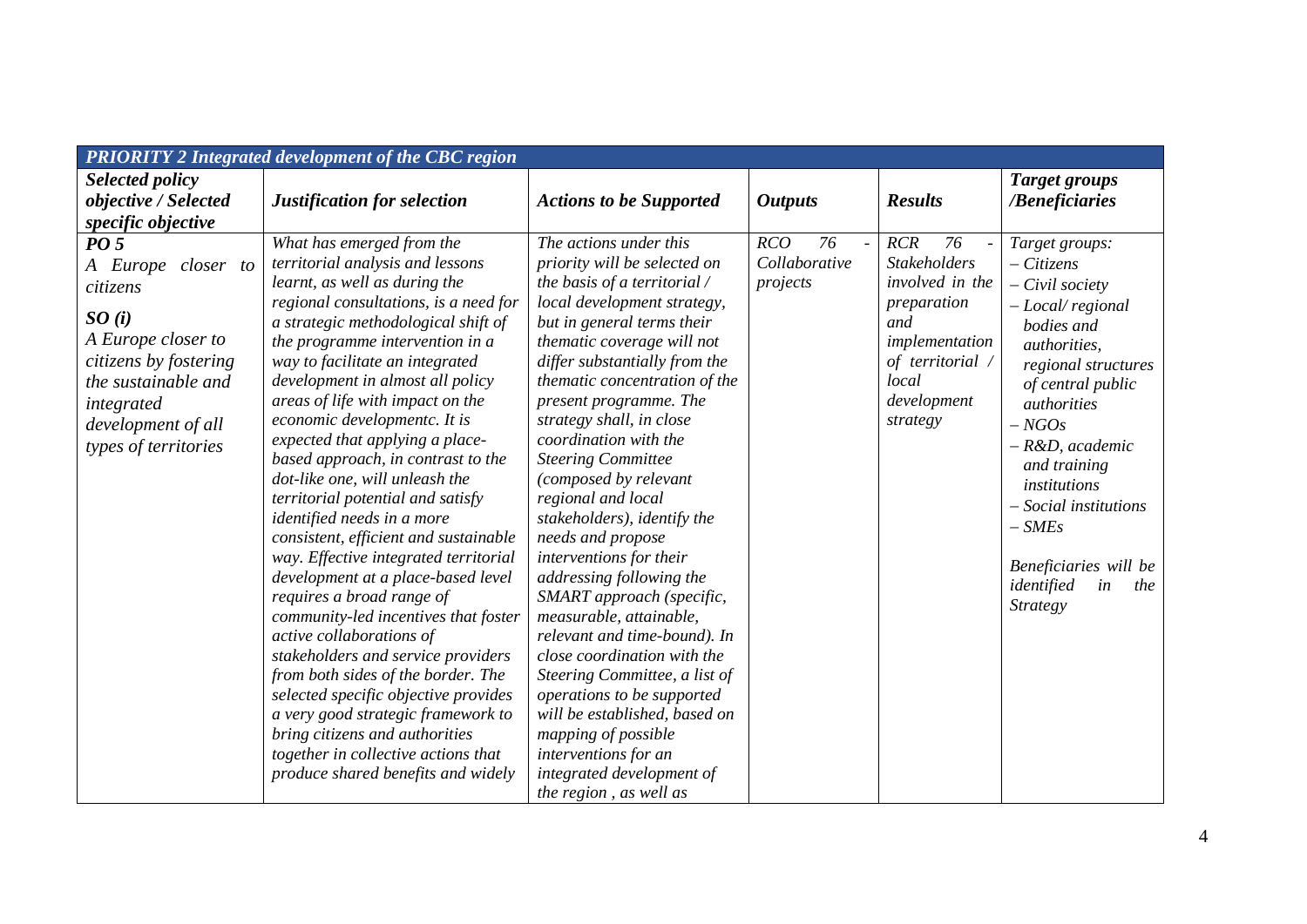| agreed solutions to common<br>territorial challenges. | identifying target groups and<br>potential beneficiaries. The<br>operations from the list shall<br>be grouped, prioritized and<br>time-bound (based on a<br>transparent and clear |  |  |
|-------------------------------------------------------|-----------------------------------------------------------------------------------------------------------------------------------------------------------------------------------|--|--|
|                                                       | <i>methodology</i> ).                                                                                                                                                             |  |  |

|                                                                                                                                                                                                    | <b>PRIORITY 3 More secure and connected border region</b>                                                                                                                                                                                                                                                                                                                                                                                                                                                                                                                                                                                                                                                                                                                                                    |                                                                                                                                                                                                                                                                                                                                                                                                                                                                                                                                                                                                                                                        |                                                                                                                                                                                                                                                                 |                                                                                                                                                                                                             |                                                                                                                                                                                                                                                                                                                                                                                                                   |
|----------------------------------------------------------------------------------------------------------------------------------------------------------------------------------------------------|--------------------------------------------------------------------------------------------------------------------------------------------------------------------------------------------------------------------------------------------------------------------------------------------------------------------------------------------------------------------------------------------------------------------------------------------------------------------------------------------------------------------------------------------------------------------------------------------------------------------------------------------------------------------------------------------------------------------------------------------------------------------------------------------------------------|--------------------------------------------------------------------------------------------------------------------------------------------------------------------------------------------------------------------------------------------------------------------------------------------------------------------------------------------------------------------------------------------------------------------------------------------------------------------------------------------------------------------------------------------------------------------------------------------------------------------------------------------------------|-----------------------------------------------------------------------------------------------------------------------------------------------------------------------------------------------------------------------------------------------------------------|-------------------------------------------------------------------------------------------------------------------------------------------------------------------------------------------------------------|-------------------------------------------------------------------------------------------------------------------------------------------------------------------------------------------------------------------------------------------------------------------------------------------------------------------------------------------------------------------------------------------------------------------|
| Selected policy<br>objective / Selected<br>specific objective                                                                                                                                      | Justification for selection                                                                                                                                                                                                                                                                                                                                                                                                                                                                                                                                                                                                                                                                                                                                                                                  | <b>Actions to be Supported</b>                                                                                                                                                                                                                                                                                                                                                                                                                                                                                                                                                                                                                         | <b>Outputs</b>                                                                                                                                                                                                                                                  | <b>Results</b>                                                                                                                                                                                              | <b>Target groups</b><br>/Beneficiaries                                                                                                                                                                                                                                                                                                                                                                            |
| ISO 2: A safer and<br>more secure Europe<br>Support EU policies<br>on integrated border<br>management so as to<br>strengthen security of<br>EU external borders<br>and to protect supply<br>chains | Migration issues are likely to<br>continue to rise concerns of various<br>matter (safe, security,<br>humanitarian). The negative<br>political, social and economic<br>impact that the recent refugee crisis<br>has put on the regional, national<br>and EU level, has called for joint<br>strategic actions to make sure that a<br>migration crisis, identical to the one<br>of 2016, would occur never again.<br>Therefore, there is a distinct need<br>for enhancing the institutional<br>capacity and operational<br>cooperation of authorities<br>mandated to manage migration in<br>the CBC area. The present idea for<br>a strategic project of the Regional<br>Directorates of the Ministry of<br>Interior in Haskovo, Burgas and<br>Yambol and the Police department<br>in the Edirne and Kırklareli | The "Increasing the capacity<br>of law enforcement<br>authorities on the territories<br>of Haskovo, Bourgas and<br>Yambol Districts together<br>with Edrine and Kırklareli<br>Province in the field of<br>migration management for<br>ensuring a safer and more<br>secure Europe" strategic<br>project aims at strengthening<br>the capacity of the law<br>enforcement institutions from<br>both sides of the border to<br>tackle irregular migration in<br>a cooperative and a<br>solidarity-based manner. The<br>objective is viewed to be<br>achieved by:<br>- Conducting training needs,<br>skills and competency gaps<br>analysis in the field of | RCO<br>87<br>$\overline{\phantom{a}}$<br><i><b>Organisations</b></i><br>cooperating<br>across borders<br>RCO<br>88<br>$\overline{\phantom{a}}$<br>Projects across<br>national borders<br>for<br>peer-<br>learning<br>to<br>enhance<br>cooperation<br>activities | <b>RCR</b><br>80<br>Secured public<br>living<br>and<br>environment<br><b>RCR</b><br>86<br>Stakeholders/<br><i>institutions</i><br>with enhanced<br>cooperation<br>capacity<br>beyond<br>national<br>borders | Target groups:<br><i>Migrants</i><br>and<br>asylum seekers;<br>Public<br>service<br>providers;<br>- Citizens;<br>- Visitors;<br>- Local<br>economic<br>operators;<br>-Border authorities<br>Beneficiaries:<br>Regional<br>Directorates of the<br>Ministry of Interior<br>in Haskovo, Burgas<br>and Yambol and the<br>Police department in<br>Edirne<br>the.<br>and<br>Kırklareli province<br>along with other law |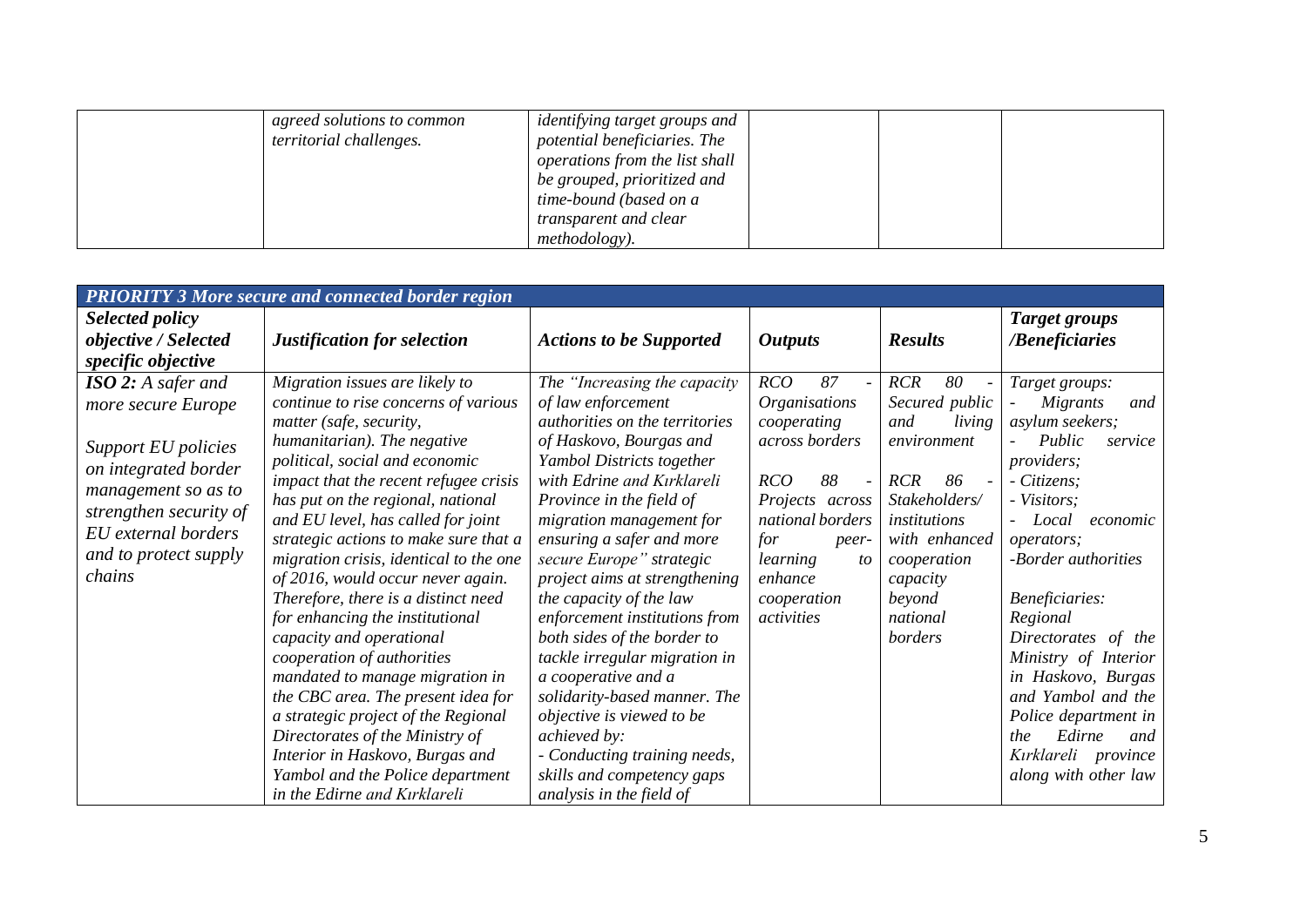| province in the field of tackling    | migration management and        |  | enforcement |
|--------------------------------------|---------------------------------|--|-------------|
| irregular migration is proposed as   | protection of human rights;     |  | authorities |
| a response to the above-mentioned    | - Developing thematic           |  |             |
| and as a reflection of the EU's      | training programs to best       |  |             |
| Agenda on Migration. An official     | address the identified needs    |  |             |
| Bulgaria-Turkey governmental         | and conduction of field         |  |             |
| basis for operational cooperation in | trainings (in areas such as     |  |             |
| tackling irregular migration has     | prevention, investigation and   |  |             |
| been laid down in March 2016 by      | counteraction of crime, EU      |  |             |
| signing a Protocol for               | legal instruments and           |  |             |
| implementation of the EU-Turkey      | practices related to the        |  |             |
| Statement between the two            | migration management,           |  |             |
| countries, therefore the need for    | integrity and ethical codes of  |  |             |
| concrete cooperative actions in that | conduct, protection of          |  |             |
| field has now been on the agenda.    | vulnerable migrants,            |  |             |
|                                      | language courses, and etc.;     |  |             |
|                                      | - Exchanging experience and     |  |             |
|                                      | good practices to increase      |  |             |
|                                      | operational cooperation and     |  |             |
|                                      | to strengthen cross-border      |  |             |
|                                      | coordination;                   |  |             |
|                                      | - Setting up a fully-fledged    |  |             |
|                                      | joint training centre that will |  |             |
|                                      | prepare authorities to act in   |  |             |
|                                      | a cooperative and humane        |  |             |
|                                      | manner;                         |  |             |
|                                      | - Delivering specialised        |  |             |
|                                      | equipment/transport             |  |             |
|                                      | means/devices/software to       |  |             |
|                                      | improve the technical           |  |             |
|                                      | capabilities of the project     |  |             |
|                                      | <i>authorities;</i>             |  |             |
|                                      | - Preparing and                 |  |             |
|                                      | implementing joint              |  |             |
|                                      | <i>operations, including</i>    |  |             |
|                                      |                                 |  |             |